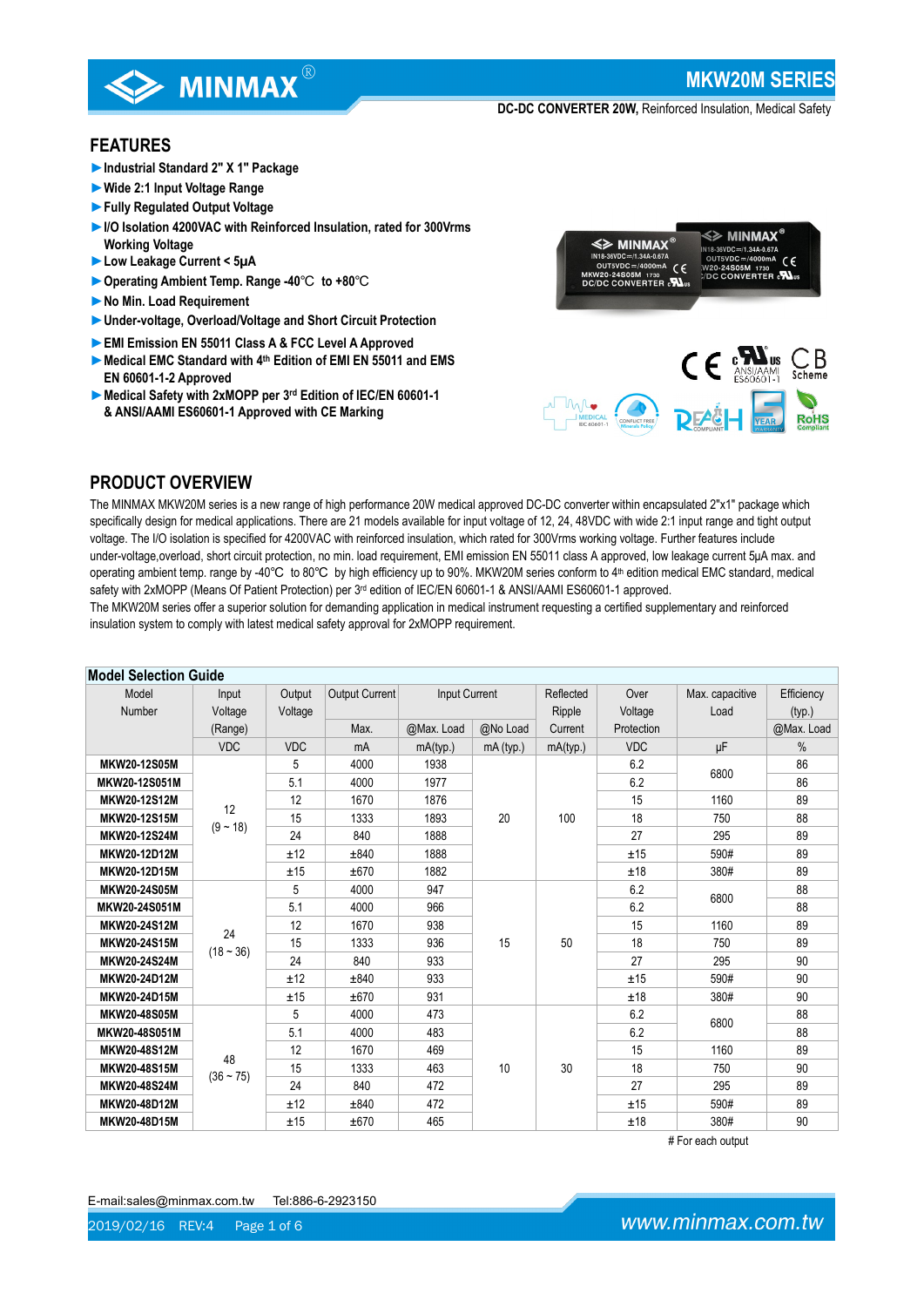

| <b>Input Specifications</b>       |                                         |        |      |                  |            |
|-----------------------------------|-----------------------------------------|--------|------|------------------|------------|
| Parameter                         | Conditions/Model                        | Min.   | Typ. | Max.             | Unit       |
|                                   | 12V Input Models                        | $-0.7$ | ---  | 25               |            |
| Input Surge Voltage (100 ms max.) | 24V Input Models                        | $-0.7$ | ---  | 50               |            |
|                                   | 48V Input Models                        | $-0.7$ | ---  | 100              |            |
|                                   | 12V Input Models                        | ---    | ---  | 9                |            |
| Start-Up Threshold Voltage        | 24V Input Models                        | ---    | ---  | 18               | <b>VDC</b> |
|                                   | 48V Input Models                        | ---    | ---  | 36               |            |
|                                   | 12V Input Models                        | ---    | 7.5  | ---              |            |
| Under Voltage Shutdown            | 24V Input Models                        | ---    | 15   | ---              |            |
|                                   | 48V Input Models                        | ---    | 33   | $---$            |            |
| Start Up Time (Power On)          | Nominal Vin and Constant Resistive Load | ---    | ---  | 30               | ms         |
| Input Filter                      | All Models                              |        |      | Internal Pi Type |            |

# **Output Specifications**

| <b>OUTPAT OPPOILINGTIONS</b>        |                                                         |                                     |                                |      |      |       |                     |
|-------------------------------------|---------------------------------------------------------|-------------------------------------|--------------------------------|------|------|-------|---------------------|
| Parameter                           | Conditions/Model                                        |                                     |                                | Min. | Typ. | Max.  | Unit                |
| Output Voltage Setting Accuracy     |                                                         |                                     |                                |      | ---  | ±1.0  | %Vnom.              |
| Output Voltage Balance              |                                                         | Dual Output, Balanced Loads         |                                | ---  | ---  | ±2.0  | %                   |
| Line Regulation                     |                                                         | Vin=Min. to Max. @Full Load         |                                | ---  | ---  | ±0.5  | $\%$                |
| Load Regulation                     |                                                         |                                     | Single Output                  | ---  | ---  | ±0.5  | $\%$                |
|                                     | $Io = 0\%$ to 100%                                      |                                     | Dual Output                    | ---  | ---  | ±1.0  | $\%$                |
| Minimum Load                        |                                                         |                                     | No minimum Load Requirement    |      |      |       |                     |
|                                     | 0-20 MHz<br><b>Bandwidth</b>                            | 5V & 5.1Vo                          | Measured with a<br>MLCC: 4.7µF | ---  | 50   | ---   | $mV_{P-P}$          |
| Ripple & Noise                      |                                                         | 12V, 15V, ±12V, ±15Vo               |                                |      | 100  | ---   | $mV_{P-P}$          |
|                                     |                                                         | 24V <sub>0</sub>                    |                                | ---  | 150  | ---   | $mv_{\rm PP}$       |
| <b>Transient Recovery Time</b>      |                                                         |                                     |                                |      | ---  | 300   | usec                |
| <b>Transient Response Deviation</b> |                                                         | 25% Load Step Change <sub>(2)</sub> |                                |      | ±3   | ±5    | $\%$                |
| <b>Temperature Coefficient</b>      |                                                         |                                     |                                | ---  | ---  | ±0.02 | $\%$ <sup>o</sup> C |
| Over Load Protection                | Hiccup                                                  |                                     |                                | ---  | 150  | ---   | $\%$                |
| <b>Short Circuit Protection</b>     | Continuous, Automatic Recovery (Hiccup Mode 0.7Hz typ.) |                                     |                                |      |      |       |                     |

| <b>Isolation, Safety Standards</b> |                                                                                                              |      |      |               |              |  |
|------------------------------------|--------------------------------------------------------------------------------------------------------------|------|------|---------------|--------------|--|
| Parameter                          | Conditions                                                                                                   | Min. | Typ. | Max.          | Unit         |  |
| I/O Isolation Voltage              | 60 Seconds<br>4200<br>Reinforced insulation, rated for 300 Vrms working voltage                              |      | ---  | <b>VACrms</b> |              |  |
| Leakage Current                    | 240VAC, 60Hz                                                                                                 | ---  | ---  | 5             | μA           |  |
| I/O Isolation Resistance           | 500 VDC                                                                                                      | 10   | ---  | ---           | $G_{\Omega}$ |  |
| I/O Isolation Capacitance          | 100kHz. 1V                                                                                                   |      |      | 80            | pF           |  |
|                                    | ANSI/AAMI ES 60601-1, CAN/CSA-C22.2 No. 60601-1                                                              |      |      |               |              |  |
| Safety Standards                   | IEC/EN 60601-1 3rd Edition 2xMOPP                                                                            |      |      |               |              |  |
| Safety Approvals                   | ANSI/AAMI ES 60601-1 2xMOPP recognition (UL certificate), IEC/EN 60601-1 3 <sup>rd</sup> Edition (CB-report) |      |      |               |              |  |

| <b>General Specifications</b> |                                   |           |       |         |       |  |
|-------------------------------|-----------------------------------|-----------|-------|---------|-------|--|
| Parameter                     | Conditions                        | Min.      | Typ.  | Max.    | Unit  |  |
| Switching Frequency           |                                   | $---$     | 285   | $- - -$ | kHz   |  |
| MTBF (calculated)             | MIL-HDBK-217F@25°C, Ground Benign | 1.087.344 | $---$ | $- - -$ | Hours |  |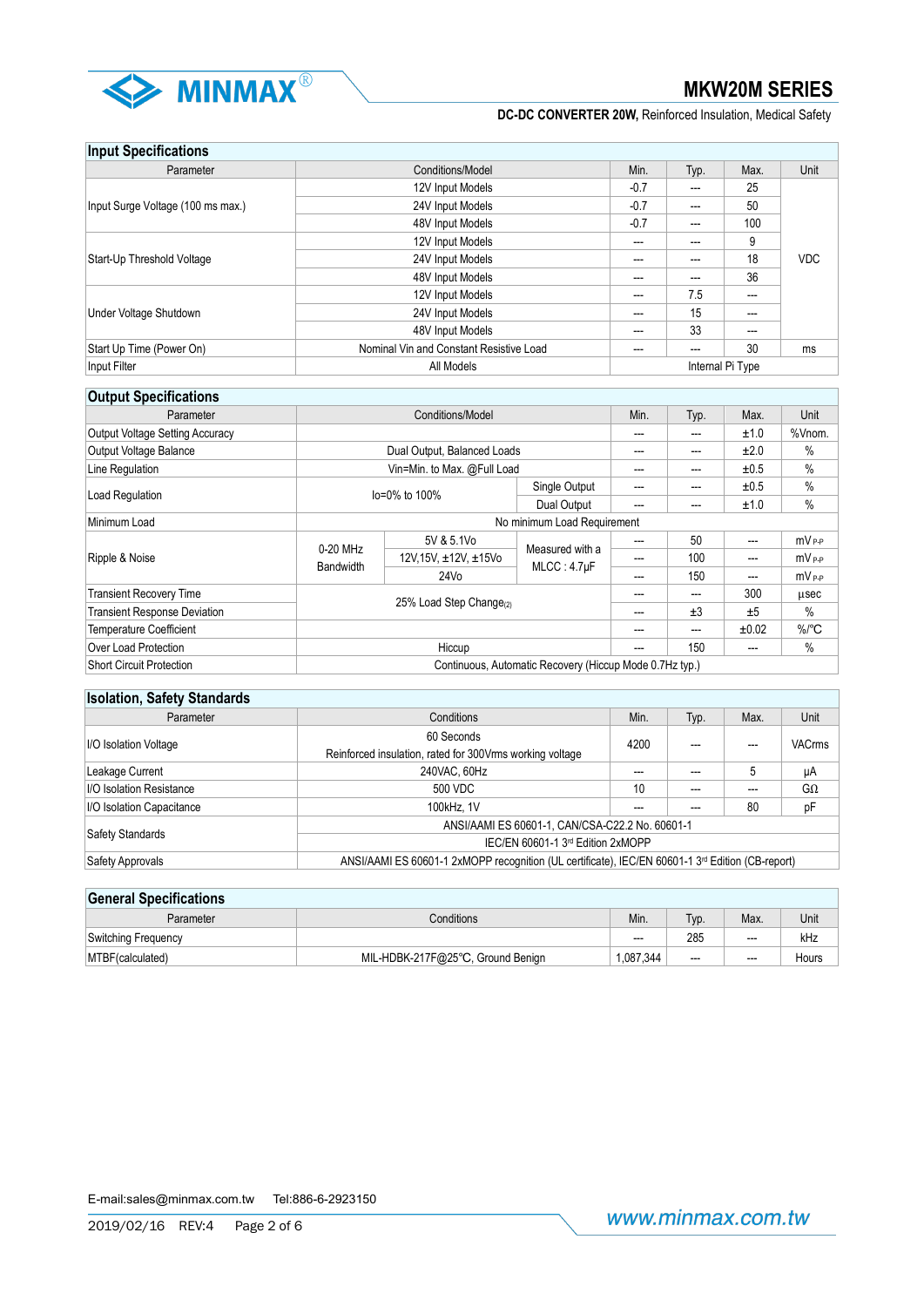

# **Environmental Specifications**

| Parameter                                                                  | Conditions/Model                                                                     | Min.  | Max.   | Unit         |
|----------------------------------------------------------------------------|--------------------------------------------------------------------------------------|-------|--------|--------------|
|                                                                            | MKW20-24S24M, MKW20-24D12M, MKW20-24D15M<br>MKW20-48S15M, MKW20-48D15M               |       | 66     |              |
|                                                                            | MKW20-12S12M, MKW20-12S24M, MKW20-12D12M<br>MKW20-12D15M. MKW20-24S12M. MKW20-24S15M |       | 62     | °C           |
| <b>Operating Ambient Temperature Range</b><br>Nominal Vin, Load 100% Inom. |                                                                                      |       |        |              |
| (for Power Derating see relative Derating Curves)                          | MKW20-48S12M, MKW20-48S24M, MKW20-48D12M                                             | $-40$ |        |              |
|                                                                            | MKW20-12S15M, MKW20-24S05M, MKW20-24S051M                                            |       | 58     |              |
|                                                                            | MKW20-48S05M, MKW20-48S051M                                                          |       |        |              |
|                                                                            | MKW20-12S05M, MKW20-12S051M                                                          |       | 51     |              |
| Thermal Impedance                                                          |                                                                                      | 13.0  | ---    | °C/W         |
| Case Temperature                                                           |                                                                                      |       | $+95$  | °C           |
| Storage Temperature Range                                                  |                                                                                      | $-50$ | $+125$ | °C           |
| Humidity (non condensing)                                                  |                                                                                      |       | 95     | $%$ rel. $H$ |
| Altitude                                                                   |                                                                                      |       | 4000   | M            |
| Lead Temperature (1.5mm from case for 10Sec.)                              |                                                                                      |       | 260    | °C           |

| <b>EMC Specifications</b> |                                                |                   |  |  |  |
|---------------------------|------------------------------------------------|-------------------|--|--|--|
|                           | Performance                                    |                   |  |  |  |
| Conduction & Radiation    | EN 55011, FCC part 15                          | Class A           |  |  |  |
| EN 60601-1-2 4th          |                                                |                   |  |  |  |
| <b>ESD</b>                | EN 61000-4-2 Air $\pm$ 15kV, Contact $\pm$ 8kV |                   |  |  |  |
| Radiated immunity         | EN 61000-4-3 10V/m                             | А                 |  |  |  |
| Fast transient $(5)$      | EN 61000-4-4 $\pm$ 2kV                         | A                 |  |  |  |
| $Surge_{(5)}$             | EN 61000-4-5 $\pm$ 1kV                         | A                 |  |  |  |
| Conducted immunity        | EN 61000-4-6 10Vrms                            |                   |  |  |  |
| <b>PFMF</b>               | EN 61000-4-8 100A/M                            |                   |  |  |  |
|                           |                                                | Standards & Level |  |  |  |

E-mail:sales@minmax.com.tw Tel:886-6-2923150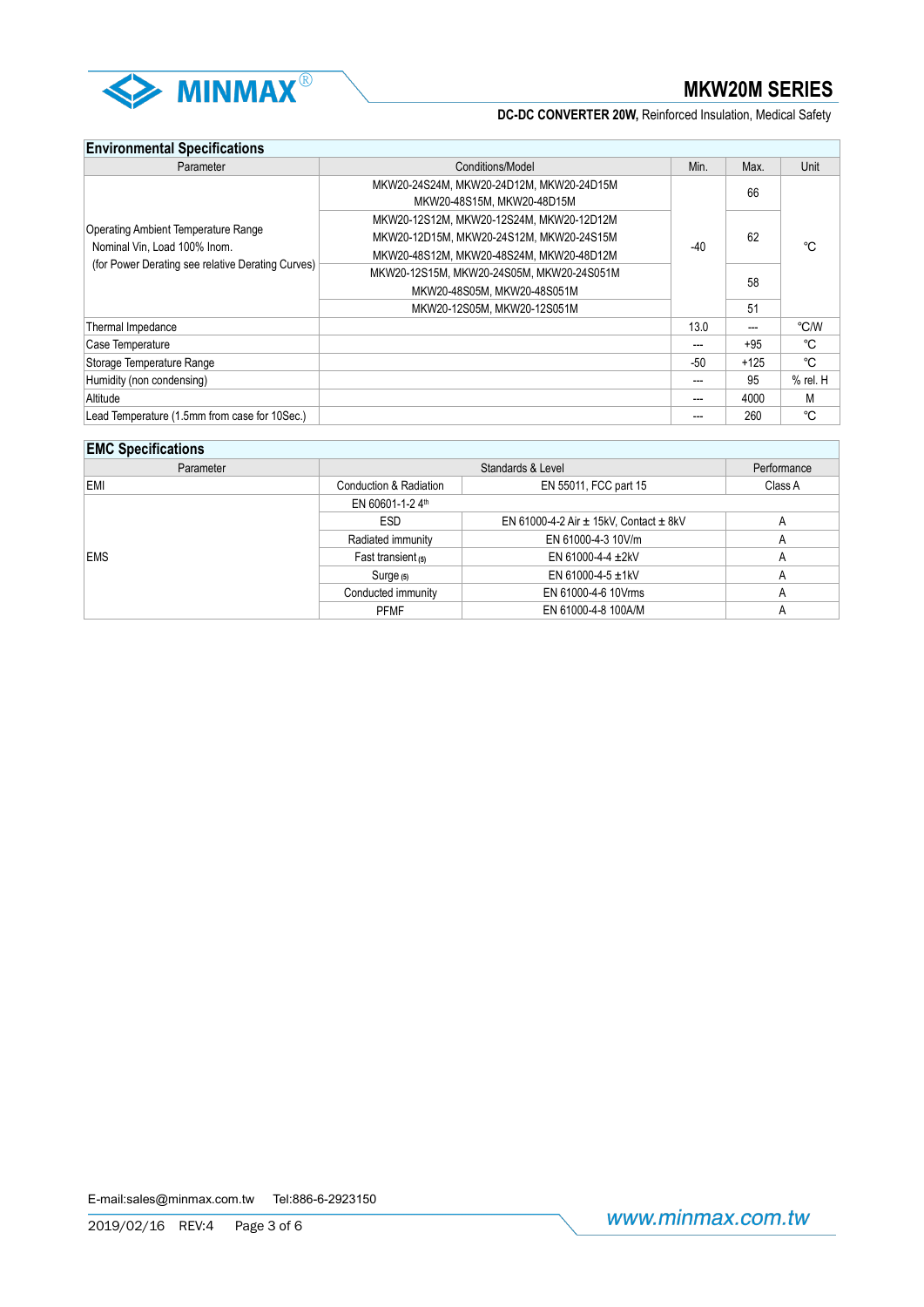



# **Notes**

- 1 Specifications typical at Ta=+25℃, resistive load, nominal input voltage and rated output current unless otherwise noted.
- 2 Transient recovery time is measured to within 1% error band for a step change in output load of 75% to 100%.
- 3 We recommend to protect the converter by a slow blow fuse in the input supply line.
- 4 Other input and output voltage may be available, please contact factory.
- 5 To meet EN 61000-4-4 & EN 61000-4-5 an external capacitor across the input pins is required. Suggested capacitor: 12XXX & 24XXX: CHEMI-CON KY Series 560μF/50V // Diode: V15P8-M3 48XXX: CHEMI-CON KY Series 560μF/100V // Diode: V15P10
- 6 Specifications are subject to change without notice.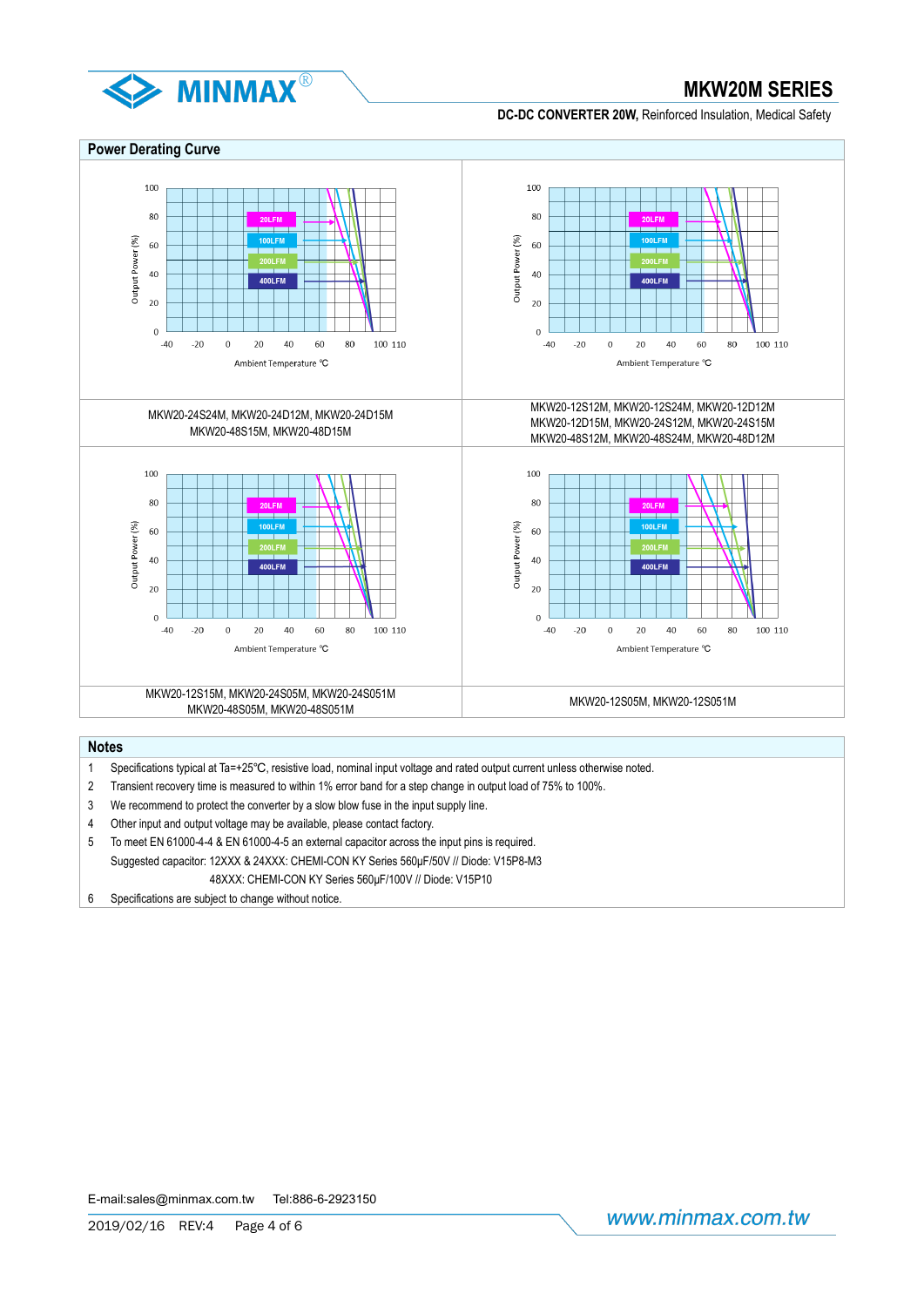



## **Physical Characteristics**

| __            |                                                               |
|---------------|---------------------------------------------------------------|
| Case Size     | 50.8x25.4x12.0mm (2.0x1.0x0.47 inches)                        |
| Case Material | Non-Conductive Black Plastic (flammability to UL 94V-0 rated) |
| Pin Material  | <b>Tinned Copper</b>                                          |
| Weight        | 30 <sub>a</sub>                                               |
|               |                                                               |